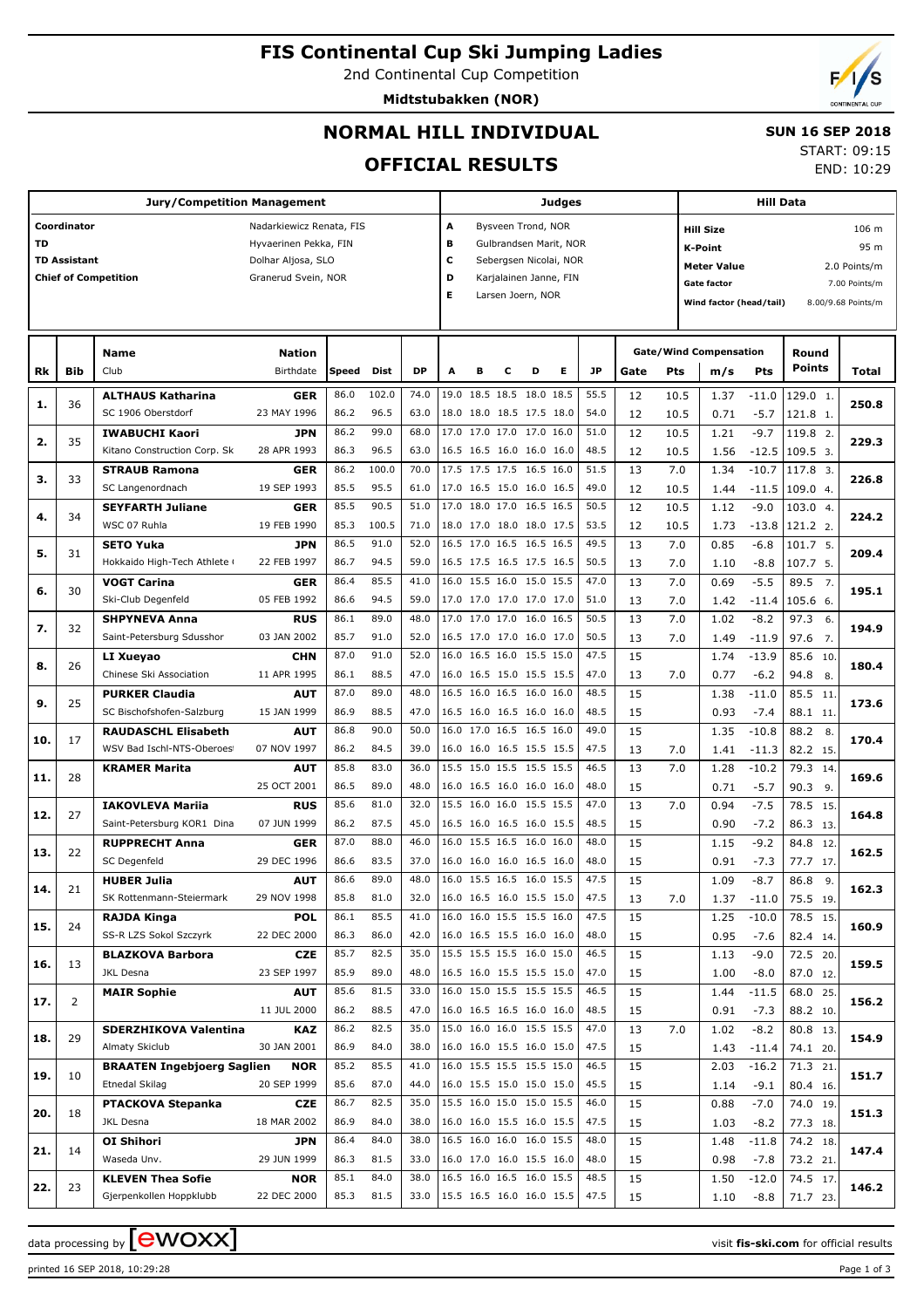# **FIS Continental Cup Ski Jumping Ladies**

2nd Continental Cup Competition

**Midtstubakken (NOR)**



END: 10:29

## **NORMAL HILL INDIVIDUAL**

#### **SUN 16 SEP 2018** START: 09:15

### **OFFICIAL RESULTS**

|     |     | <b>Name</b>                | <b>Nation</b> |       |      |           |      |   |   |                          |   |      |      |     | <b>Gate/Wind Compensation</b> |            | Round         |       |
|-----|-----|----------------------------|---------------|-------|------|-----------|------|---|---|--------------------------|---|------|------|-----|-------------------------------|------------|---------------|-------|
| Rk  | Bib | Club                       | Birthdate     | Speed | Dist | <b>DP</b> | A    | в | c | D                        | Е | JP   | Gate | Pts | m/s                           | <b>Pts</b> | <b>Points</b> | Total |
| 23. | 9   | <b>ELLMAUER Katharina</b>  | <b>AUT</b>    | 86.3  | 81.5 | 33.0      | 15.5 |   |   | 16.0 16.0 15.5 15.5      |   | 47.0 | 15   |     | 1.23                          | $-9.8$     | 70.2<br>23.   | 137.9 |
|     |     | WSV Bad Ischl-NTS-Oberoes  | 01 AUG 2000   | 86.3  | 79.5 | 29.0      |      |   |   | 15.5 15.5 16.0 15.5 15.0 |   | 46.5 | 15   |     | 0.97                          | $-7.8$     | 67.7<br>25.   |       |
| 24. | 15  | <b>SETO Rio</b>            | <b>JPN</b>    | 85.6  | 82.0 | 34.0      |      |   |   | 16.0 15.5 16.0 15.5 15.5 |   | 47.0 | 15   |     | 1.28                          | $-10.2$    | 70.8<br>22.   | 136.5 |
|     |     | Shimokawa Shogyo High Sch  | 23 APR 2001   | 85.9  | 79.5 | 29.0      |      |   |   | 16.0 16.0 15.5 15.5 15.5 |   | 47.0 | 15   |     | 1.29                          | $-10.3$    | 65.7<br>26.   |       |
| 25. | 1   | <b>TERVAHARTIALA Julia</b> | <b>FIN</b>    | 85.8  | 80.5 | 31.0      | 16.0 |   |   | 13.5 15.5 15.5 15.5      |   | 46.5 | 15   |     | 1.15                          | $-9.2$     | 68.3<br>24.   | 133.2 |
|     |     | Lahden Hiihtoseura         | 07 NOV 2002   | 86.0  | 78.5 | 27.0      |      |   |   | 15.5 15.5 15.5 15.0 15.0 |   | 46.0 | 15   |     | 1.01                          | $-8.1$     | 64.9<br>27.   |       |
| 26. | 20  | <b>NOWAK Jenny</b>         | <b>GER</b>    | 86.0  | 76.0 | 22.0      | 15.0 |   |   | 16.0 15.5 15.0 15.0      |   | 45.5 | 15   |     | 1.01                          | $-8.1$     | 59.4<br>28.   | 131.9 |
|     |     | Sc Sohland                 | 20 AUG 2002   | 86.3  | 81.5 | 33.0      |      |   |   | 15.5 15.5 15.5 15.5 15.5 |   | 46.5 | 15   |     | 0.88                          | $-7.0$     | 72.5<br>22.   |       |
| 27. | 11  | <b>MA Tong</b>             | <b>CHN</b>    | 86.9  | 78.5 | 27.0      |      |   |   | 15.0 14.0 14.5 14.0 14.0 |   | 42.5 | 15   |     | 1.68                          | $-13.4$    | 56.1<br>30.   | 124.8 |
|     |     | Chinese Ski Association    | 02 MAR 1994   | 87.0  | 80.0 | 30.0      |      |   |   | 15.0 14.5 15.0 14.5 14.0 |   | 44.0 | 15   |     | 0.66                          | $-5.3$     | 68.7<br>24.   |       |
| 28. | 19  | <b>ROESTAD Karoline</b>    | <b>NOR</b>    | 86.5  | 73.5 | 17.0      |      |   |   | 15.0 15.0 15.5 15.5 15.0 |   | 45.5 | 15   |     | 0.71                          | $-5.7$     | 56.8<br>29.   | 115.1 |
|     |     | Skogn II                   | 12 JUN 1995   | 86.8  | 75.5 | 21.0      |      |   |   | 15.0 15.0 15.0 15.0 14.5 |   | 45.0 | 15   |     | 0.96                          | $-7.7$     | 58.3<br>28.   |       |
| 29. | 16  | <b>PROKOPIEVA Kristina</b> | <b>RUS</b>    | 85.5  | 80.0 | 30.0      |      |   |   | 15.0 15.0 15.5 15.5 15.0 |   | 45.5 | 15   |     | 1.73                          | $-13.8$    | 61.7<br>27    | 114.5 |
|     |     | Sdushor Aist uor1          | 16 JUL 2000   | 85.5  | 72.5 | 15.0      |      |   |   | 15.0 16.0 15.0 15.0 15.0 |   | 45.0 | 15   |     | 0.90                          | $-7.2$     | 52.8<br>29.   |       |
| 30. | 12  | <b>BORODINA Alina</b>      | <b>RUS</b>    | 85.6  | 79.0 | 28.0      | 15.0 |   |   | 14.0 15.5 15.5 14.0      |   | 44.5 | 15   |     | 1.32                          | $-10.6$    | 61.9<br>26.   | 110.9 |
|     |     | Nizhniy Tagil              | 10 FEB 2002   | 85.9  | 73.0 | 16.0      |      |   |   | 14.5 14.5 15.0 14.5 15.0 |   | 44.0 | 15   |     | 1.37                          | $-11.0$    | 49.0 30.      |       |

|     |                | Not qualified for final round                   |                           |      |      |      |                                      |  |      |    |                 |      |
|-----|----------------|-------------------------------------------------|---------------------------|------|------|------|--------------------------------------|--|------|----|-----------------|------|
| 31. | 5              | <b>MOBERG Astrid</b><br>If Friska viljor        | <b>SWE</b><br>19 JUN 2001 | 85.7 | 78.5 | 27.0 | $ 15.0 \t15.0 \t15.0 \t14.5 \t14.5 $ |  | 44.5 | 15 | $-15.9$<br>1.99 | 55.6 |
| 32. | 8              | <b>SHISHKINA Veronika</b><br>Almaty Ski club    | <b>KAZ</b><br>18 AUG 2003 | 84.5 | 72.0 | 14.0 | 15.0 14.5 15.0 15.5 15.0             |  | 45.0 | 15 | 1.17<br>$-9.4$  | 49.6 |
| 33. | 3              | <b>RAUTIONAHO Jenny</b><br>Qunasyaaran Ski club | <b>FIN</b><br>26 JUL 1996 | 85.2 | 73.5 | 17.0 | 15.0 14.5 15.0 15.0 15.0             |  | 45.0 | 15 | 1.86<br>$-14.9$ | 47.1 |
| 34. | $\overline{7}$ | <b>KVANDAL Eirin Maria</b><br>Mosjoeen Il       | <b>NOR</b><br>12 DEC 2001 | 84.3 | 72.5 | 15.0 | $ 15.0 \t13.5 \t14.5 \t14.0 \t14.0 $ |  | 42.5 | 15 | $-11.7$<br>1.46 | 45.8 |
| 35. | 4              | <b>FORSSTROEM Susanna</b><br>Lahti Ski club     | <b>FIN</b><br>19 APR 1995 | 86.4 | 71.0 | 12.0 | 14.5 14.0 14.5 14.5 15.0             |  | 43.5 | 15 | 1.73<br>$-13.8$ | 41.7 |
| 36. | 6              | <b>TUKHTAEVA Alina</b><br>Almaty Ski club       | <b>KAZ</b><br>15 AUG 2001 | 86.3 | 69.5 | 9.0  | 14.5 13.5 14.5 14.5 14.5             |  | 43.5 | 15 | $-13.9$<br>1.74 | 38.6 |

| <b>Weather Information</b> |               |      |                 |     |              |     |
|----------------------------|---------------|------|-----------------|-----|--------------|-----|
|                            |               | Air  | <b>Humidity</b> |     | Wind $[m/s]$ |     |
|                            | Weather       | [°C] | [%]             | Min | Avg          | Max |
| 1st round                  | sunny         | 10   | 67              | 0.6 | 1.3          | 2.0 |
| 2nd round                  | partly cloudy | 10   | 69              | 0.6 | 1.1          | 1.7 |

| <b>Statistics</b> |      |                 |              |      |              |       |      |              |      |                            |                |                |  |  |
|-------------------|------|-----------------|--------------|------|--------------|-------|------|--------------|------|----------------------------|----------------|----------------|--|--|
|                   |      |                 |              |      | Distance [m] |       |      | Speed [km/h] |      | <b>Competitors/Nations</b> |                |                |  |  |
|                   | Gate | <b>Athletes</b> | <b>Falls</b> | Min  | Avg          | Max   | Min  | Avg          | Max  | <b>Entries</b>             | <b>Started</b> | <b>Results</b> |  |  |
| 1st round         | 15   | 26              | 0            | 69.5 | 80.7         | 91.0  | 84.3 | 85.9         | 87.0 | 36/11                      | 36/11          | 36/11          |  |  |
|                   | 13   | 7               | 0            | 81.0 | 87.4         | 100.0 | 85.6 | 86.1         | 86.5 |                            |                |                |  |  |
|                   | 12   | 3               | 0            | 90.5 | 97.1         | 102.0 | 85.5 | 85.9         | 86.2 |                            |                |                |  |  |
| 2nd round         | 15   | 20              | 0            | 72.5 | 82.5         | 89.0  | 85.3 | 86.2         | 87.0 | 30/10                      | 30/10          | 30/10          |  |  |
|                   | 13   | 6               | 0            | 81.0 | 89.0         | 94.5  | 85.7 | 86.1         | 86.7 |                            |                |                |  |  |
|                   | 12   | $\overline{4}$  | 0            | 95.5 | 97.2         | 100.5 | 85.3 | 85.8         | 86.3 |                            |                |                |  |  |

data processing by  $\boxed{\text{ewOX}}$ 

printed 16 SEP 2018, 10:29:28 Page 2 of 3